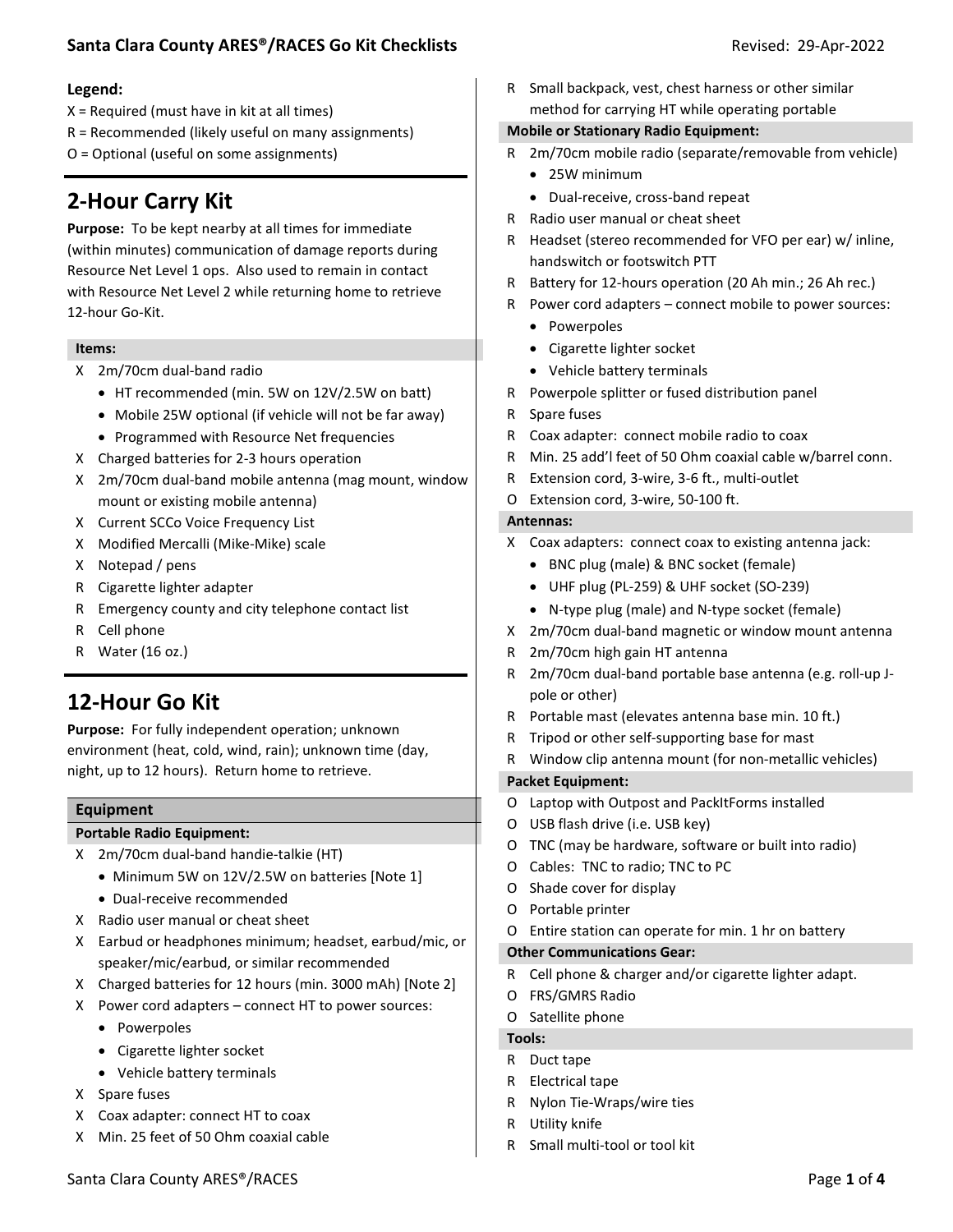### Santa Clara County ARES<sup>®</sup>/RACES Go Kit Checklists **Revised: 29-Apr-2022** Revised: 29-Apr-2022

| Ő                          | Volt-Ohm meter                                              |                      | X Police/Fire direct dial phone numbers                 |
|----------------------------|-------------------------------------------------------------|----------------------|---------------------------------------------------------|
| O                          | SWR/Power meter                                             | 0                    | Repeater directory                                      |
| <b>Operating Position:</b> |                                                             | <b>Personal Gear</b> |                                                         |
| X.                         | Sign(s) for operating position                              |                      | <b>Vehicle:</b>                                         |
| R                          | Lighting for operating position                             |                      | X Reliable operating condition                          |
| R                          | Rope or Dacron cord (50')                                   | x.                   | Fueled – minimum $\frac{1}{2}$ full at all times        |
| R.                         | Folding chair                                               | R.                   | Jumper cables                                           |
| O                          | Magnetic sign for car                                       |                      | <b>General Items:</b>                                   |
| O                          | Folding table                                               | X.                   | Money (paper and coin) – in case ATMs are down          |
| Ő                          | Pop-up Canopy                                               | X.                   | Watch or clock                                          |
| O                          | Tarp (8' by 8' or larger)                                   |                      | R Trash bags                                            |
| Ő                          | Folding cart                                                |                      | <b>Personal Safety Gear:</b>                            |
| O                          | Safety strobes or flares                                    | x.                   | Flashlight or headlamp and spare batteries for 12 hours |
| O                          | Caution/flagging tape (to mark cables, guy ropes, )         | x                    | Safety vest, ANSI Class 2, safety yellow/lime yellow    |
| O                          | Safety cones (to mark cable, tripod, )                      | R                    | Whistle                                                 |
|                            | <b>Documentation</b>                                        | R                    | Work gloves                                             |
|                            | Identification:                                             | R                    | Sunglasses                                              |
| X.                         | CA Driver's license or CA-issued ID card                    | R                    | Sunscreen lotion                                        |
| X.                         | Amateur Radio license                                       | R                    | <b>Insect Repellent</b>                                 |
| X.                         | County Emergency Responder ID card (DSW Card)               | R                    | Safety glasses                                          |
| X.                         | If issued: SCCo ID badge, city badge, Credential Qual card  | R                    | Mask (NIOSH-certified N95 or better)                    |
|                            | Maps:                                                       | 0                    | Hearing protection (e.g. foam ear plugs)                |
| X.                         | Paper or offline maps covering all Santa Clara Co. [Note 3] | 0                    | Hard hat (lime yellow recommended)                      |
|                            | Compass or GPS                                              |                      | O Chemical light sticks                                 |
| X.                         |                                                             |                      |                                                         |
| R.                         | Maps of antenna locations (if available)                    |                      | <b>Clothing:</b>                                        |
| R.                         | City, county or other detail maps                           |                      | X Sturdy, closed-toe shoes (no sandals)                 |
|                            | <b>Forms and Documentation:</b>                             | x                    | Long pants (no shorts)                                  |
| x.                         | Modified Mercalli (Mike-Mike) scale                         |                      | X Hat (broad brim recommended)                          |
| X.                         | RACES Recommended Form Routing Cheat Sheet (min. 2)         |                      | X Seasonal jacket / rain gear                           |
| X.                         | RACES Radio Routing Slip (min. 5)                           |                      | Food & Water:                                           |
| X.                         | ICS 205-SCCo - Communications Plan (min. 5)                 |                      | X Food for 12 hours (make your own list)                |
| X.                         | ICS 211A-SCCo - Communications Check-In (min. 5)            |                      | X Water for 12 hours (3-4 quarts recommended)           |
| x                          | ICS 213-SCCo - Message (min. 10)                            | R                    | Small cooler or ice chest                               |
| X.                         | SCCo EOC 213RR Resource Request (min. 5)                    |                      | <b>Toiletries and Personal Items:</b>                   |
| X.                         | ICS 214-SCCo - Unit Activity Log (min. 5)                   | R.                   | Personal First Aid kit                                  |
| x                          | ICS 309-SCCo - Communications Log (min. 5)                  | R                    | Hand soap and/or sanitizer                              |
| X                          | ICS 314-SCCo - Windshield Survey (min. 2)                   | 0                    | Pain Reliever of choice                                 |
| X.                         | SCCo OA Municipal Status (min. 3)                           | 0                    | Antacid tablets                                         |
| X                          | SCCo OA Shelter Status (min. 3)                             | 0                    | Prescription medication                                 |
| x.                         | SCCo Allied Health Facility Status (min. 3)                 | 0                    | List of medication used                                 |
| x                          | Phone message pad (2-part style recommended)                | 0                    | Eyeglasses & spare                                      |
| R.                         | County Performance Standards (Required for Cred. Oper.)     |                      | <b>Miscellaneous</b>                                    |
|                            | Logging / Note taking:                                      | 0                    | Portable AM radio and spare batteries                   |
| x.                         | Clipboard (covered type recommended)                        | 0                    | <b>Binoculars</b>                                       |
| X.                         | Notepads (standard or waterproof)                           | Ő                    | Baggies to seal/protect items                           |
| x.                         | At least 2 pens / pencils                                   | 0                    | Shovel                                                  |
| O                          | Highlighters / felt-tip pens                                | 0                    | Fire extinguisher                                       |
|                            | <b>Contact Lists:</b>                                       |                      |                                                         |
| X.                         | SCCo Voice and Packet Frequency Lists                       |                      |                                                         |
| X.                         | DEC/ADEC and city EC telephone contact list                 |                      |                                                         |

٦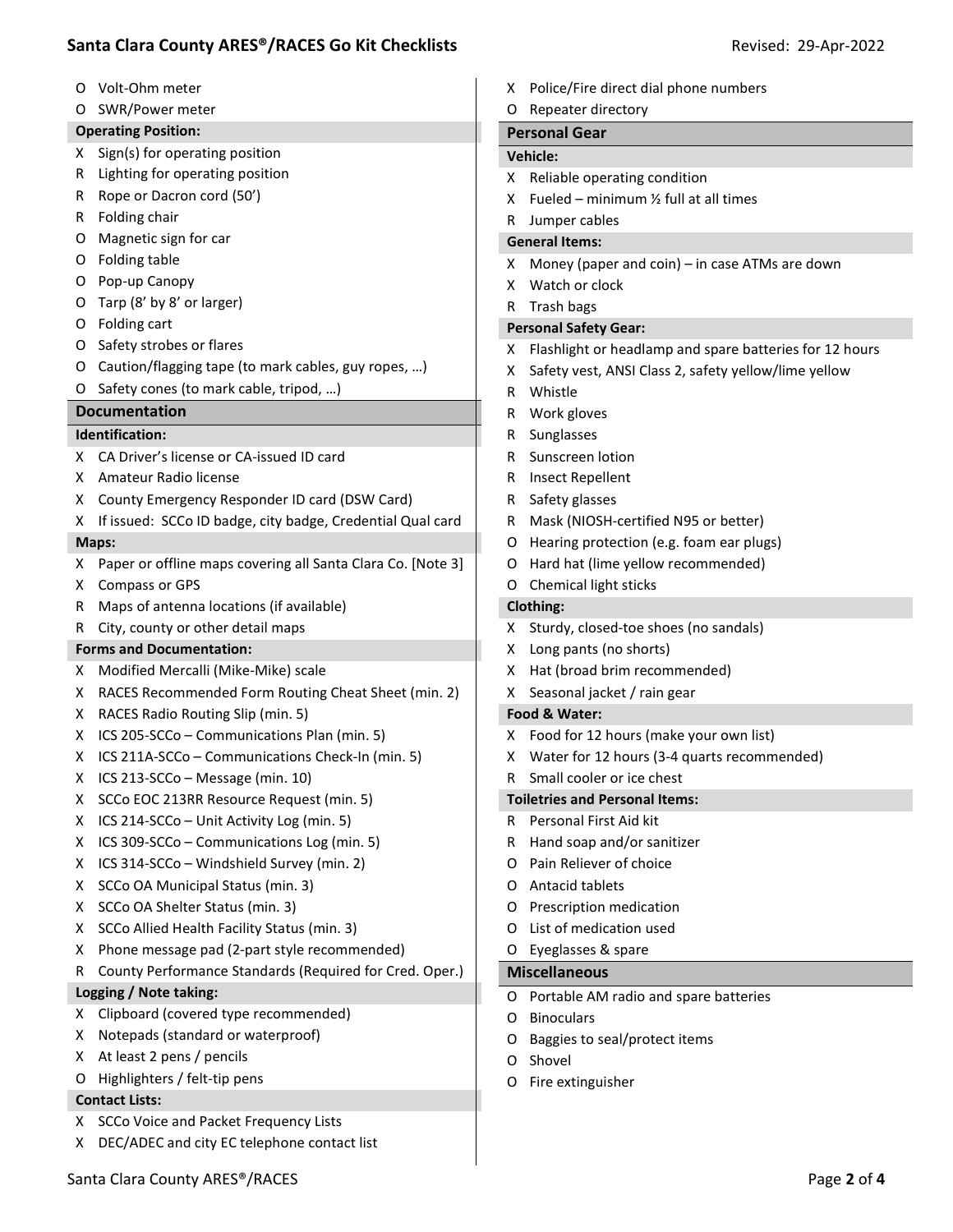## Extended Go Kit

Purpose: Additional items for fully independent operation over an extended period of time. Used in situations where returning home after shift is not possible or not ideal.

#### As Needed or Required

#### Power Source:

- Regulated DC power supply
- Battery charger
- Spare batteries (for charging while operating)
- 12 VDC -to- 120 VAC Power Inverter
- Solar power system
- Portable generator and fuel

#### Clothing:

- Rain gear
- Jacket
- Warm clothing (preferably in layers)
- Under garments (3 sets)
- Socks (3 sets)
- Pants (3)
- Belt
- Shirts (3)
- Alternate boots or shoes
- Sleepwear
- Cold water laundry soap

#### Food and Water:

- MREs (self-heating) or other non-perishable meals
- Water (1 gal/day recommended, depending on conditions)
- Water purification tablets or devices
- Can opener
- Cooler or ice chest
- Bowl and eating utensils
- Coffee cup

#### Shower Items:

- Washcloth and towel
- Soap and shampoo
- Razor and shaving cream
- Toothbrush and toothpaste
- Comb and/or brush
- Deodorant/antiperspirant
- Wash basin (in case of no sink)

Shelter:

- Sleeping pad
- Sleeping bag/blanket
- **Pillow**
- Blanket
- Tent
- Alarm clock

# Personal Go Kit Items/Notes: